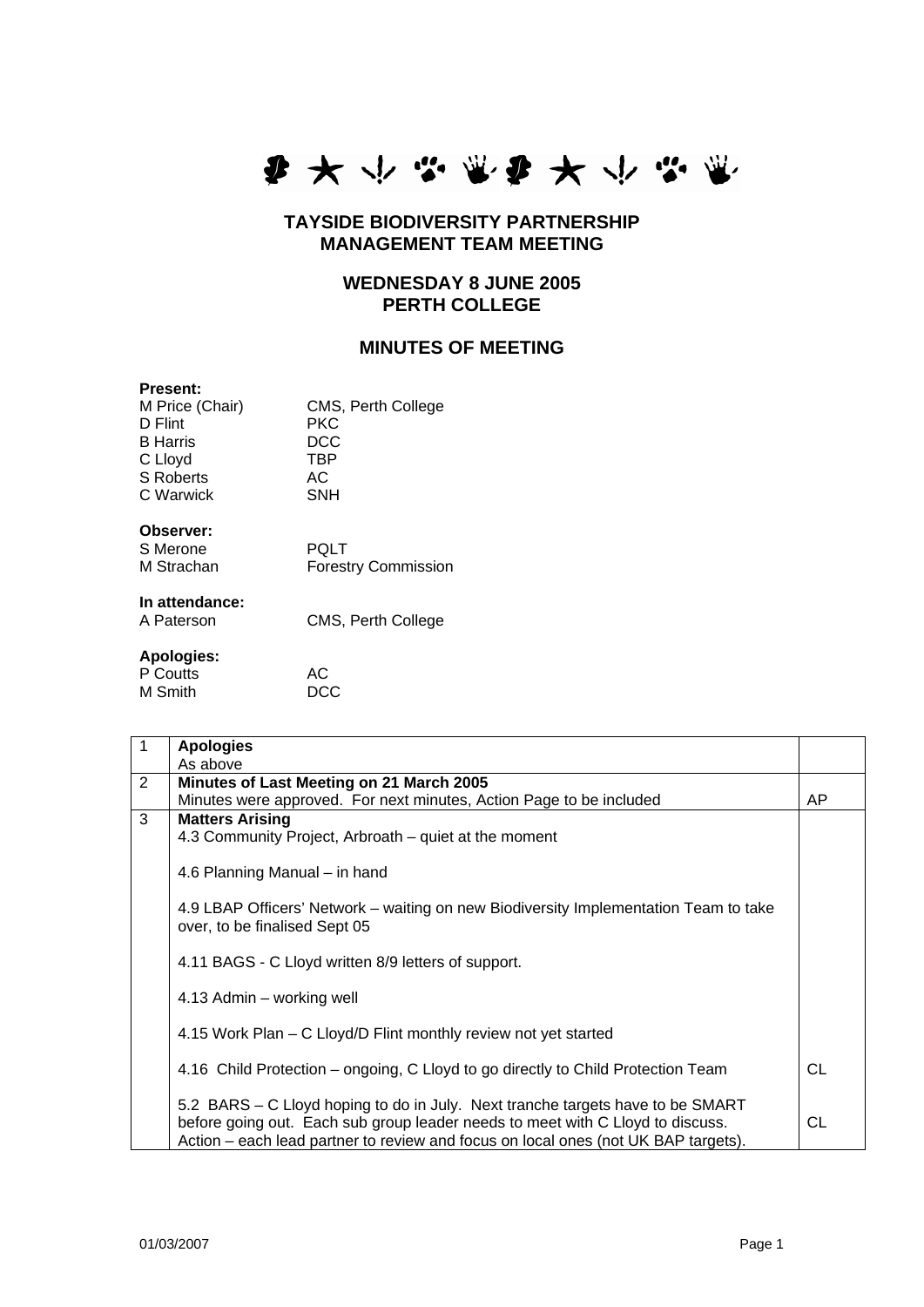|                 | C Lloyd to action. If possible, make actions SMART before next Steering Group Meeting.<br>C Lloyd to go through 400 and sort into local/national.                                                                                                                                                                                                                                                                                                                                                                                                           |                                     |
|-----------------|-------------------------------------------------------------------------------------------------------------------------------------------------------------------------------------------------------------------------------------------------------------------------------------------------------------------------------------------------------------------------------------------------------------------------------------------------------------------------------------------------------------------------------------------------------------|-------------------------------------|
|                 | C Warwick requested that C Lloyd advise her dates of sub group meetings and add to<br>distribution list.                                                                                                                                                                                                                                                                                                                                                                                                                                                    | <b>CL</b>                           |
|                 | 6.3 SITA funding, map of landfill sites. Majority of Perth & Kinross area covered (not<br>north of Kinloch Rannoch or Glenshee), Dundee and Angus covered (northern glens may<br>not be covered). Agreed that a consolidated map should go on the website. S Merone<br>has one for P& K (digital) and Angus Environmental Trust has one (S Roberts). M<br>Strachan to check if the Forestry Commission can produce a consolidated map. All to<br>pass info to M Strachan.                                                                                   | <b>MS</b><br><b>SM</b><br><b>SR</b> |
|                 | 7.0 Website - now launched and in Press. C Lloyd to ensure box added showing<br>number of visits to the website                                                                                                                                                                                                                                                                                                                                                                                                                                             | <b>CL</b>                           |
|                 | 10.3 Local Action Grant Scheme - carry forward (action - CW)                                                                                                                                                                                                                                                                                                                                                                                                                                                                                                | <b>CW</b>                           |
|                 | C Lloyd's laptop – problems reported connecting to UKF files and files from previous<br>computer. C Lloyd/D Flint to discuss with PKC IT staff.                                                                                                                                                                                                                                                                                                                                                                                                             | CL/DF                               |
| 4               | Co-ordinator's report                                                                                                                                                                                                                                                                                                                                                                                                                                                                                                                                       |                                     |
|                 | C Lloyd discussed (copy attached)                                                                                                                                                                                                                                                                                                                                                                                                                                                                                                                           |                                     |
| $5\phantom{.0}$ | <b>Work Programme</b>                                                                                                                                                                                                                                                                                                                                                                                                                                                                                                                                       |                                     |
| 5.1             | Work programme discussed and following amendments suggested:<br>5.3 Biodiversity Action Fund project management, general advice on funding: increase<br>from 10 to 11 days<br>6.1 Promote biodiversity in local authorities: decrease from 18 to 16 days<br>6.2 Promote biodiversity with other TBP partners: increase from 5 to 6 days<br>6.4 Advice & guidance to businesses (not TBP members): increase from 7 to 8 days<br>Establish core set of priorities and put in bold: BARS; HAPS/SAPS; SITA; Planning<br>Manual/leaflets; Project Implementation |                                     |
|                 | C Lloyd to update as above.                                                                                                                                                                                                                                                                                                                                                                                                                                                                                                                                 | <b>CL</b>                           |
|                 | Revised Work programme 05/06 for C Lloyd and Key Outputs 04/05 attached<br>(note - total number of working days calculated for 05-06 have allowed an overall<br>increase in days as per list above)                                                                                                                                                                                                                                                                                                                                                         |                                     |
|                 | Add Priorities for Work Programme to Agenda for next Steering Group Meeting                                                                                                                                                                                                                                                                                                                                                                                                                                                                                 | AP                                  |
| 6               | <b>Finances</b><br>Income & Expenditure report circulated. D Flint explained difference in Income figures<br>from Councils.                                                                                                                                                                                                                                                                                                                                                                                                                                 |                                     |
|                 | Finance queries from Steering Group to be emailed to D Flint as soon as possible.                                                                                                                                                                                                                                                                                                                                                                                                                                                                           | AP                                  |
|                 | D Flint to email updated Income & Expenditure Report with comments added in against<br>Supplies & Services.                                                                                                                                                                                                                                                                                                                                                                                                                                                 | DF                                  |
| $\overline{7}$  | <b>SITA Funding</b><br>The process and timeframe need to be agreed for SITA funding.<br>The May 05 document<br>'Investing in Biodiversity projects in Tayside in partnership with the Tayside Biodiversity<br>Partnership, Tayside Biodiversity Action Fund' to form the basis of the process.<br>The above document was discussed and the following comments made:                                                                                                                                                                                         |                                     |
|                 |                                                                                                                                                                                                                                                                                                                                                                                                                                                                                                                                                             |                                     |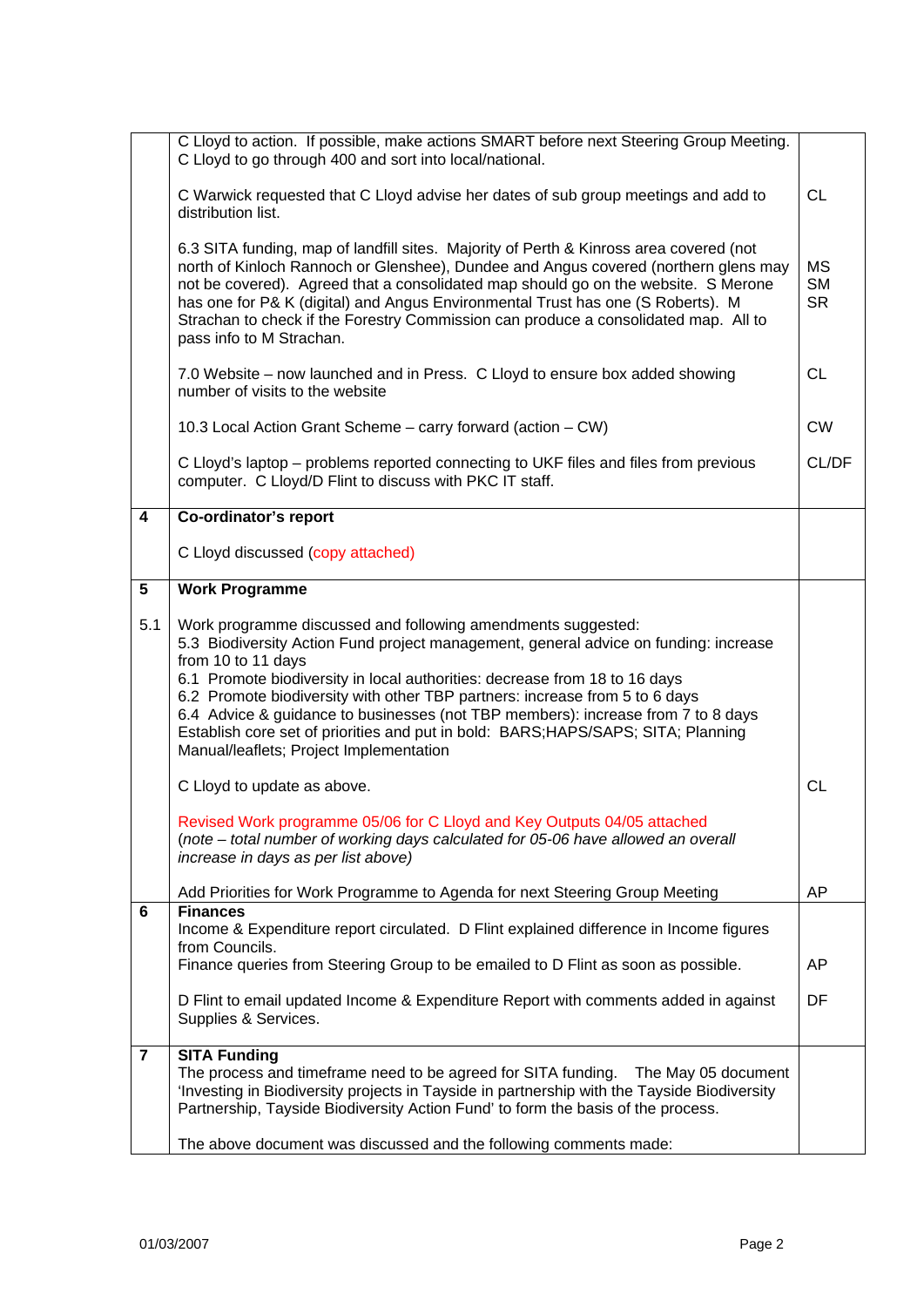|                | Need to ensure adequate representation from a biodiversity expert in PQLT. M Price<br>agreed to be this link.                                                                       |           |
|----------------|-------------------------------------------------------------------------------------------------------------------------------------------------------------------------------------|-----------|
|                | Establishment of a Project Assessment Panel (PAP) to comprise: 3 council partners,                                                                                                  |           |
|                | Forestry Commission and Scottish Natural Heritage (ie TBP Management Team +<br>Forestry Commission). Each representative should identify a 'second' to attend meetings              |           |
|                | to ensure a quorum is achieved. M Price to Chair the PAP                                                                                                                            |           |
|                | C Lloyd will attend meetings but not as part of the PAP<br>Quorum agreed at 3                                                                                                       |           |
|                | Review composition of PAP annually                                                                                                                                                  |           |
|                | All to declare any conflicts of interest at each meeting and withdraw where necessary<br>All recommendations will go to PQLT                                                        |           |
|                | Funding, Application & Administration process Flowchart to be split into 2 charts                                                                                                   |           |
|                | (Process and Admin) with sequence numbers added. (S Merone)<br>Above document intended for internal use and not public                                                              | <b>SM</b> |
|                |                                                                                                                                                                                     |           |
|                | Route to Funding last paragraph add in  split in three equal shares between the three<br>local authority areas over the 3 years of the funding.                                     |           |
|                | Guidelines: We need to draw up clear guidelines/checklist to send out to applicants and                                                                                             | <b>CL</b> |
|                | to provide specific targets for monitoring purposes. C Lloyd to produce draft guidelines.<br>(Action - SITA/PQLT to forward English Guidelines to use as template)                  | <b>SM</b> |
|                | Applicants will be sent out: application form, additional form if capital project, guidance<br>notes, Assessment Framework, Sustainability Form and Standard Conditions of Funding. |           |
|                | Copies of all current forms to be emailed to Management Group/M Strachan (emailed<br>$9/6/05$ ).                                                                                    | AP        |
|                | Biodiversity criteria to be added to Assessment Framework.                                                                                                                          |           |
|                | Discussion took place about whether Groups need to be constituted. If not, they can go<br>under PQLT.                                                                               |           |
|                | As an appendix to the Guidelines, include the list of habitats & species (ie Red and<br>Amber list for Tayside)                                                                     |           |
|                | Need to include how we will prioritise projects as a biodiversity issue                                                                                                             |           |
|                | £100K contribution for 05/06 with no deadline for the money to be spent but would need<br>to have commitment and spend within 2 years.                                              |           |
|                | Applicants should produce 3 quotes for capital projects if possible.                                                                                                                |           |
|                | Consider developing list of FAQs for applicants                                                                                                                                     |           |
|                | Include 'project contributions from the Fund from £500 - £50,000 annually will generally<br>be considered'.                                                                         |           |
|                | Encouragement should be given to the long term management of projects.                                                                                                              |           |
|                | C Lloyd to update document and produce draft guidelines to be circulated to all on<br>13 June.                                                                                      | <b>CL</b> |
|                | Copy of updated document including Assessment Criteria attached.                                                                                                                    |           |
| $\overline{7}$ | <b>AOCB</b><br>C Lloyd would like to join ALGE (Association of Local Government Ecologists) at a cost                                                                               |           |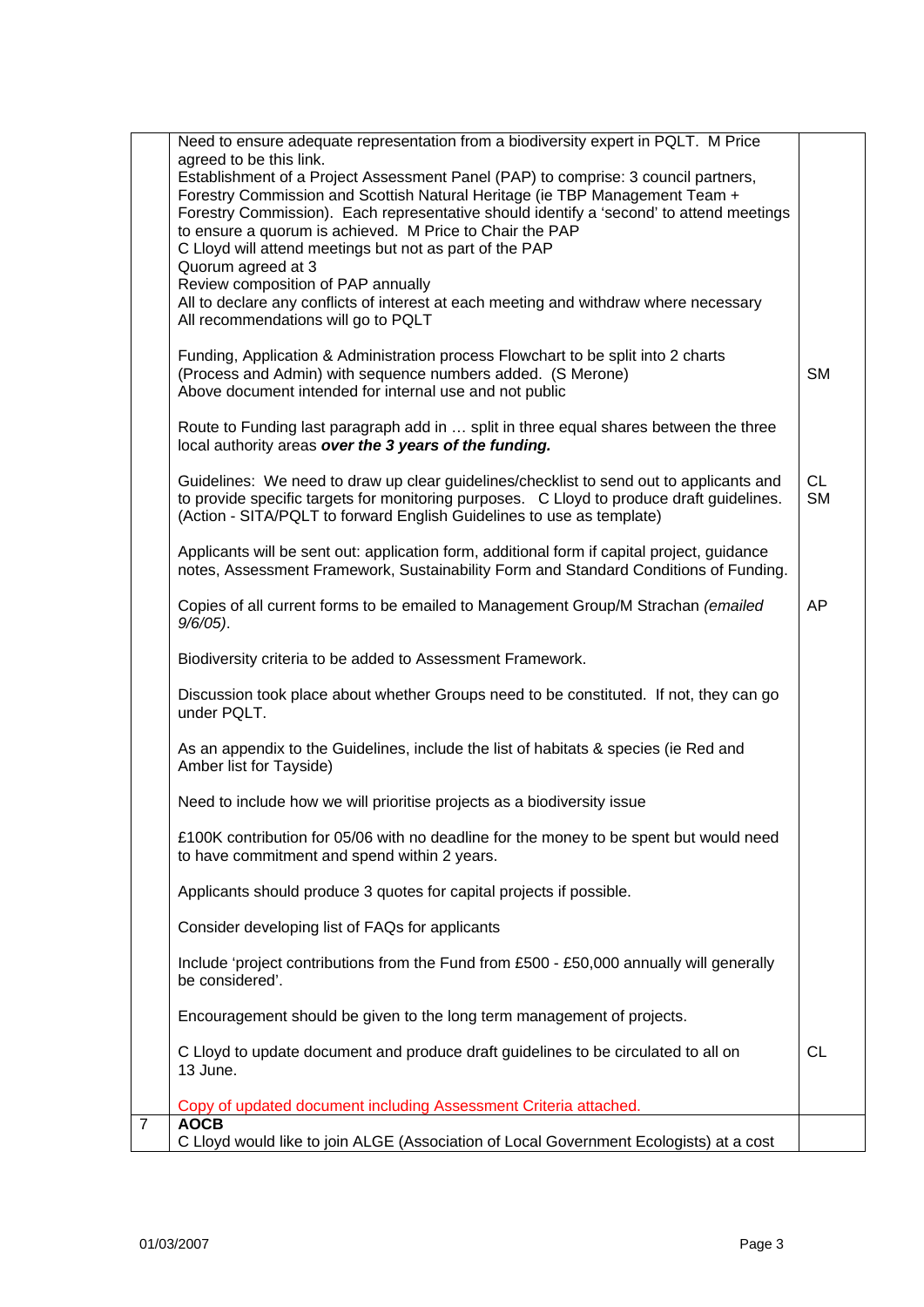|   | of $£25$ – membership approved                                                                                                                                                                                                                                                                                                                                                                                                                                                                                                                                                                                                                                              |    |
|---|-----------------------------------------------------------------------------------------------------------------------------------------------------------------------------------------------------------------------------------------------------------------------------------------------------------------------------------------------------------------------------------------------------------------------------------------------------------------------------------------------------------------------------------------------------------------------------------------------------------------------------------------------------------------------------|----|
| 8 | <b>Next meeting</b><br>The next management team meeting will be held on Wednesday 27 July at 10am at<br>Perth College in the main Brahan Building, Room 202 (working lunch will be provided).<br>SITA to be the first item on the Agenda, to allow participation by Mike Strachan (and if<br>desired, Serge Merone) on SITA issues before going on to the other business of the<br>management team.<br>The next Steering Group Meeting will be held on Wednesday 31 August at Perth &<br>Kinross Council offices.<br>For information, the next PQLT meeting will be held on 13 September, and the launch of<br>the Biodiversity Fund will be on 12 September (around noon). | AP |